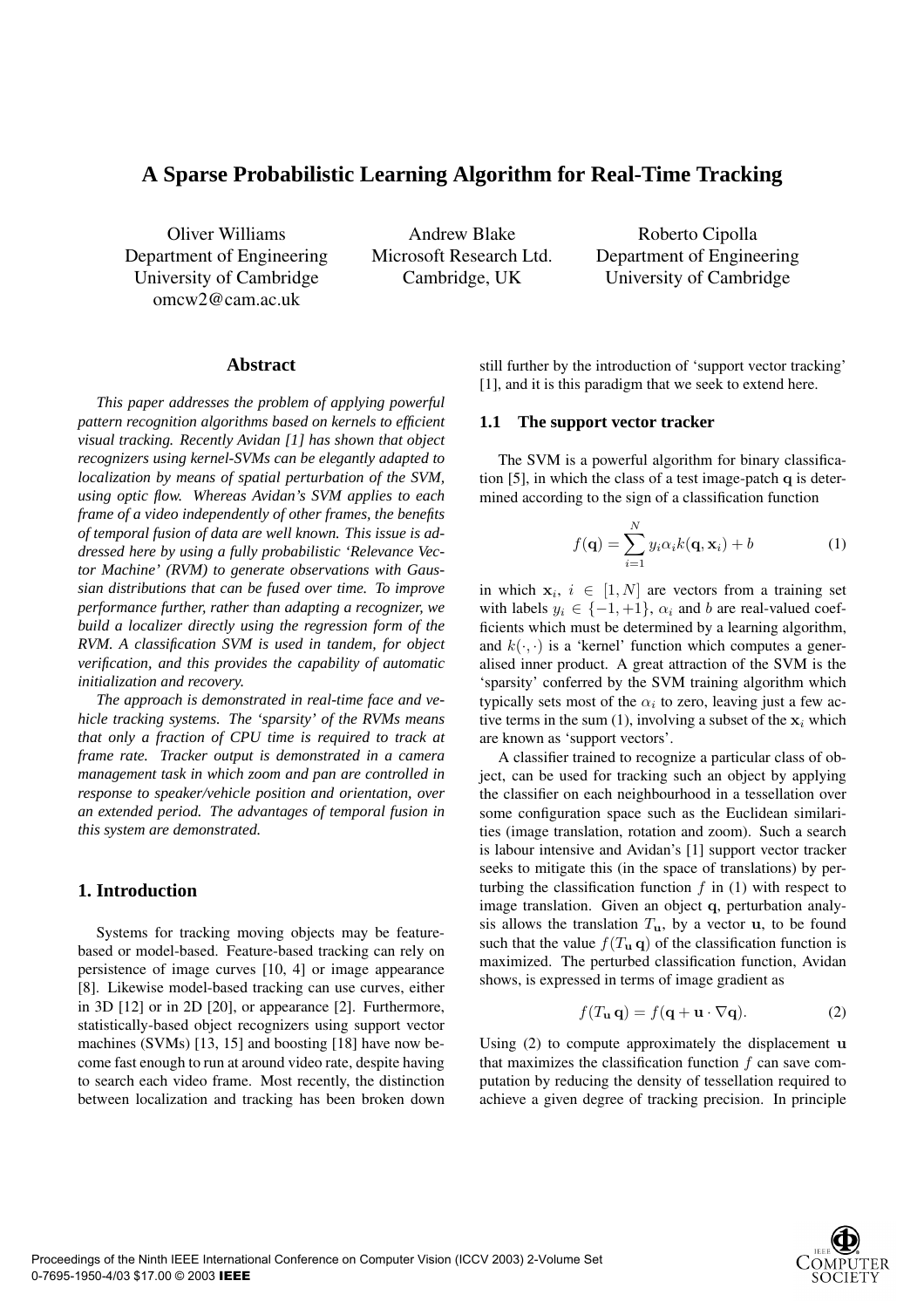this perturbation can be extended beyond the space of translations, for example to Euclidean similarities or affine transformations, in which case the gradient operator  $\nabla$  in (2) is extended to the full set of affine flow operators.



**Figure 1. Classification function of an SVM trained for recognition.** *A maximum is present at the true position, though the signal is noisy, producing additional local maxima.*

## **1.2 Probabilistic support vector tracking**

Avidan's support vector tracker applies to each frame of a video independently of other frames. However, the benefits of temporal fusion [7] of data in visual tracking are well known [4]: improved efficiency and enhanced ability to deal with clutter in the background. Temporal fusion can be accomplished in an effective and principled way in a probabilistic setting. Therefore we seek to place a probabilistic construction on classifier output. One approach is to interpret SVM classifier output in probabilistic terms [11, 14]. On the other hand the 'Relevance Vector Machine' (RVM) [17] is a sparse classifier that is directly probabilistic. Moreover, it can be used for regression, as opposed to classification. That fits exactly the problem addressed here, in which regression onto the displacement **u** is required. This means that instead of training a machine to recognize known objects verses non-objects, a machine is trained to estimate the displacement of known objects alone. (Regression with SVMs is possible but relatively awkward, and not known to be susceptible to a probabilistic interpretation.) Therefore the system developed and demonstrated in this paper has the following distinctive properties.

- Fully probabilistic regression for displacement, using RVMs
- Displacement is modelled as a Euclidean similarity transformation
- Observations of displacement are fused temporally with motion prediction
- Initialization and recovery are handled by an SVM for object recognition running in tandem
- Tracking is efficient better than real-time (i.e. leaving processor cycles free for other processes) — and this is demonstrated with a real time camera management system for teleconferencing.

## **2. Motion classification**

Support vector tracking [1] uses an SVM optimized for recognition but for tracking it is motion, rather than classification, that is of primary interest. The SVM, with its good generalizing ability, would give more satisfactory results if it were trained to discriminate motion rather than object/non-object and, as a possibly easier generalization, the resulting machines would have fewer support vectors, making them more efficient.

#### **2.1. Inferring state**

The tracker follows a 2D image region containing an object. Intensity changes within this region are assumed to be due to motion only. Therefore, a four-dimensional state vector is used describing a Euclidean similarity transformation:

$$
\mathbf{X} = [u, v, s, \theta] \in \text{GE}(2)
$$
 (3)

An observed image at time  $t$ ,  $\mathbf{I}_t$ , is a vectorized pixel array that is some unknown function of the present state:  $I_t = H(\mathbf{X}_t)$ . However, treating the state as the dependent variable,  $X_t = H^{-1}(\mathbf{I}_t)$ , it should be possible to find a regression inferring a state estimate,  $\tilde{\mathbf{X}}$  from a given image. Several SVM are now required to cover all degrees of freedom of allowed motion. The obvious configuration is for one SVM to be assigned to each state space dimension. For example, for  $x$  translation, the training set includes a negative subset: images of the object translated right by 20 pixels, and a positive subset: images translated left 20 pixels. When a vector is tested, a score of +1/-1 would indicate that our test region should move 20 pixels right/left to realign with the true location. Translation of magnitude less than 20 pixels should yield a score between  $\pm 1$ , as Figure 2 shows. The same holds for vertical translation, rotation and zoom. 20 pixels was chosen as a compromise: more than this gives the tracker a larger capture range, but the marginal response is less consistent; less than this gives a small capture range leading to a less robust tracker.

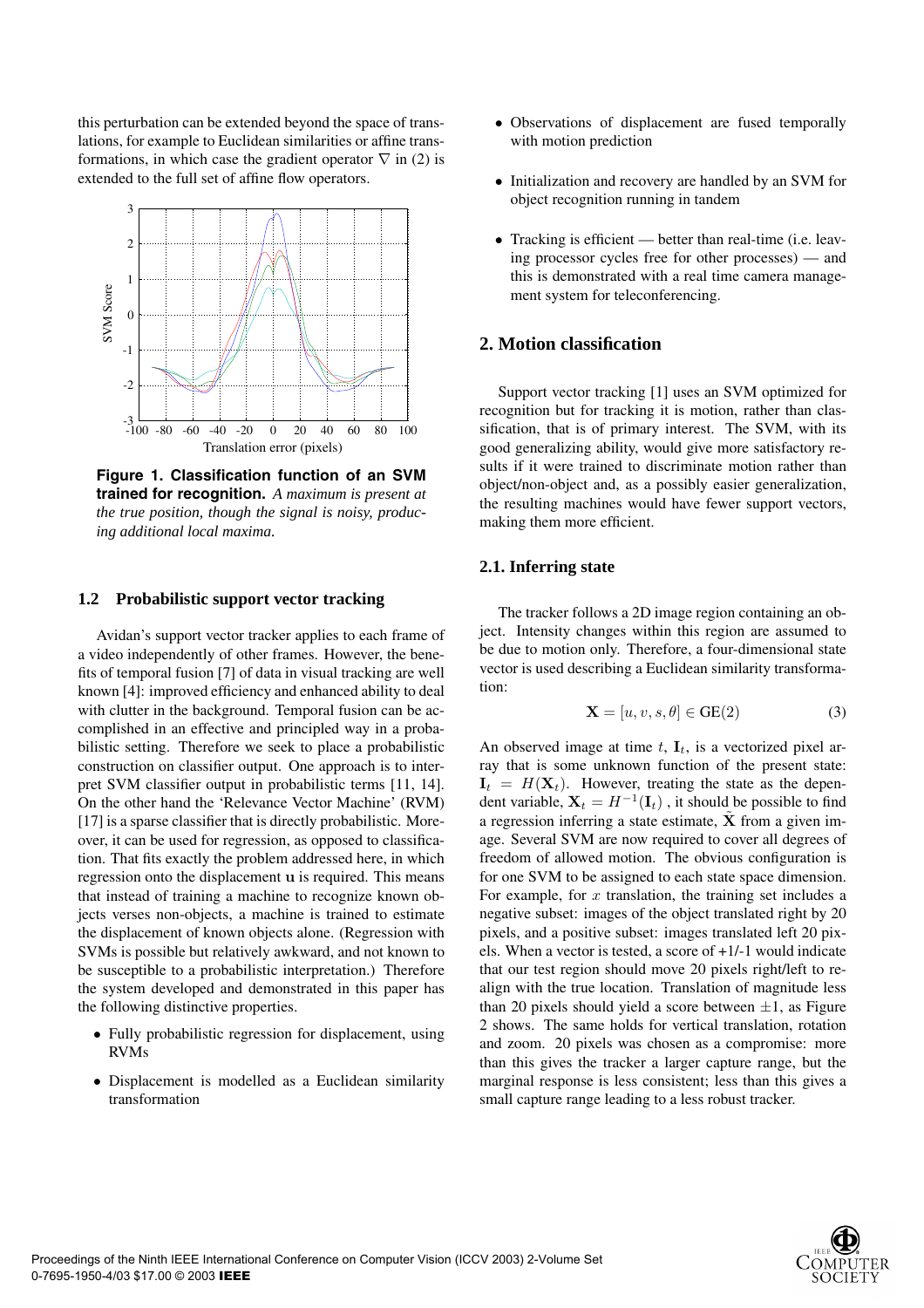

**Figure 2. Advantages of an SVM trained for displacement.** *(top) Avidan's displacement estimation: the derivative, with respect to translation, of the classification function for the SVM of figure 1, shown for several test examples. (bottom) Classification function for an SVM trained specifically for object displacement (as opposed to object identification). Note the superior linearity of response in the displacement-trained case.*

## **2.2. Linear Regression**

Given a vector of SVM scores, we want to infer the state changes that created them. As the marginal response between the training sets is almost linear, it seems reasonable to fit a straight line to this data. State estimates are therefore made in two stages. The test region is passed to the SVMs which give a vector of scores, this is then interpreted via a multi-regressive function to yield the estimated change in state, δ**X**:

$$
\delta \mathbf{X} = A\mathbf{f}(\mathbf{I}) + \mathbf{b}
$$
  
\n
$$
\mathbf{b} \in \mathbb{R}^4 \quad A \in \mathbb{R}^{4 \times 4}
$$
 (4)

where  $f(I)$  is a vector of SVM scores like (1) and **I** is the vectorized image patch given by the present estimate.

#### **2.3. Tracking with motion SVMs**

Four SVMs are trained to classify the sign of each of the four dimensions of Euclidean similarity space. Each SVM requires training data with wide variations in the corresponding dimension. In addition, there must also be some variation in the other three dimensions in order to learn the desired invariance to those dimensions.

Residual cross-talk between SVMs is attenuated by the A matrix which is learned, together with **b**, by conventional regression, after the SVMs have been fixed. For this, a fresh training set is used, chosen uniformly at random from a hypercubic domain in the 4-dimensional state-space. In addition, the regression delivers a covariance matrix on  $\delta X$  so that  $\delta$ **X** can be regarded as a random variable – observations capable of statistical fusion.

Object localization experiments were performed with the four SVMs, using the  $\delta$ **X** measure. Details of results are omitted here, but our main conclusions are given as motivation for developing a more powerful approach later. Frameto-frame localization was frail with the 4-SVM approach and the reasons seem to be as follows. Each SVM is trained on data lying at the positive and negative extremes of variation of the relevant state space dimension. Probability distributions obtained from regression underestimate uncertainty: they reflect only the deviation from linearity of the SVM, rather than the variability found over a fully representative set of training examples.

## **3. Sparse probabilistic learning**

The two-stage inference of SVM classification followed by linear regression is effective only up to a point, and is inelegant. It seems that some form of single stage regression might be more powerful, both for dealing with the range of variation of test examples, and for correctly modelling statistical variability.

A single-stage, probabilistic, learning paradigm is required for regression. It is possible to perform regression with an SVM; however, an approximation must be made  $(\epsilon$ -SVM [16]) in order to retain a sparse solution and, as mentioned above (sec. 1.2), there have been some attempts at making this probabilistic. There is however a clear Bayesian formulation addressing all these issues.

#### **3.1. The relevance vector machine**

Tipping [17] proposed the *relevance vector machine* or RVM to recast the main ideas behind SVMs in a Bayesian

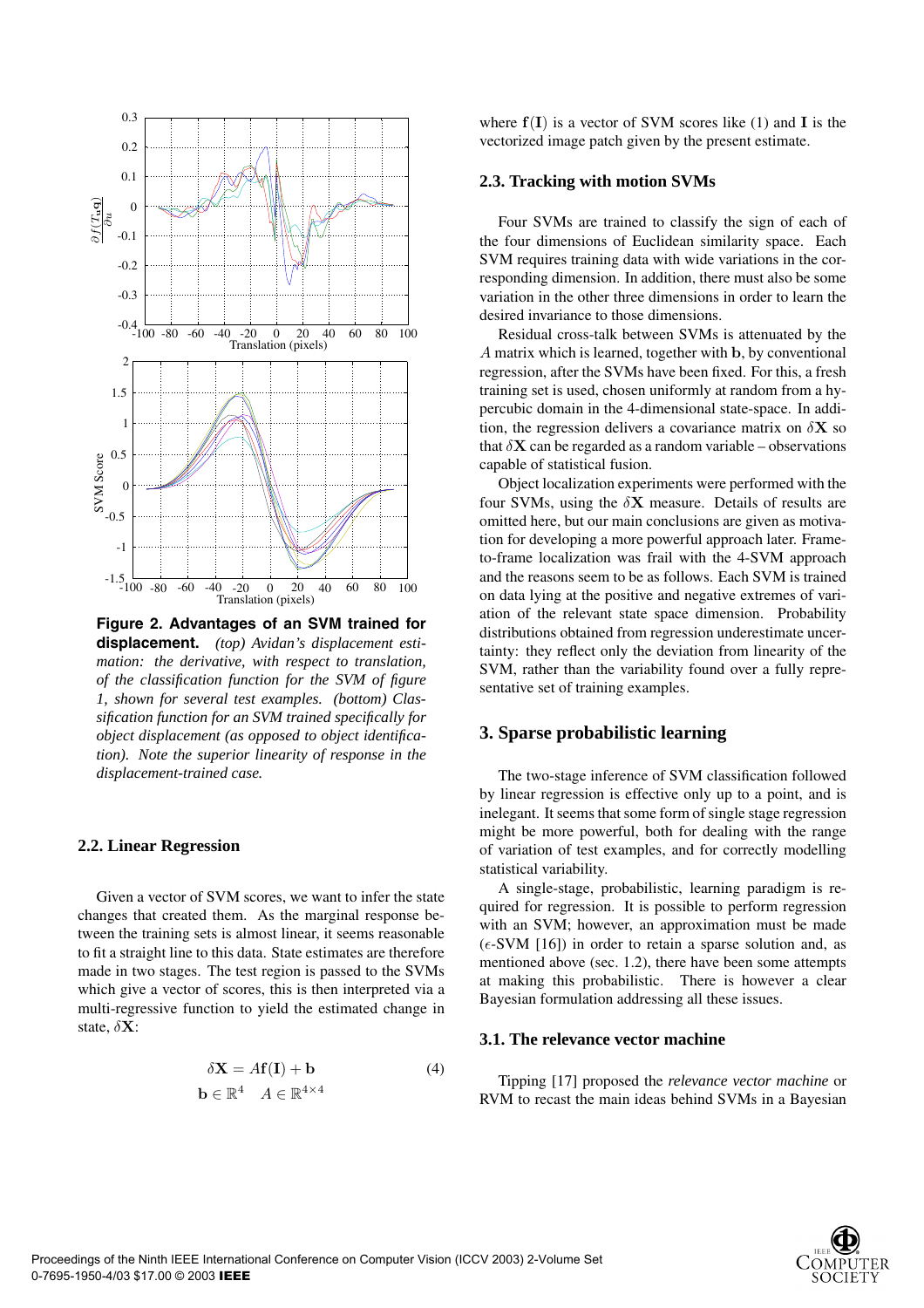context, and using mechanisms similar to Gaussian processes [19]. The results have been shown to be as accurate and sparse as SVMs yet fit naturally into a regression framework and yield full probability distributions as their output. A brief review of Tipping's paper is presented here for those unfamiliar with the work.

An RVM is trained with a training set consisting of a vector of dependent variables,  $\mathbf{Y} \in \mathbb{R}^N$  and the associated independent variable vectors  $x_i$  i = 1... N. Assuming that the measured dependent variables in the training set, **Y** are corrupted by Gaussian noise with variance  $\sigma^2$  the PDF can be written:

$$
p(\mathbf{Y}|\boldsymbol{\alpha}, \mathbf{x}_i, \sigma^2) = (2\pi\sigma)^{-\frac{N}{2}} \exp\left\{-\frac{\|\mathbf{Y} - K\boldsymbol{\alpha}\|^2}{2\sigma^2}\right\}.
$$
 (5)

Like the SVM, the RVM is a kernel method and as such replaces instances of dot products between input vectors with the value of a kernel function  $[6]$ . K is a 'design matrix' containing the inter-training set kernel values,  $K_{ij} =$  $k(\mathbf{x}_i, \mathbf{x}_j)$ .

Treating  $\alpha$  as a random variable, (5) is a likelihood function which could be maximized to find  $\alpha$ . However, in order to emulate the sparsity properties of SVMs, some of the  $\alpha_i$ can be set to zero, allowing corresponding training vectors to be discarded. This is expressed in a Bayesian context via a Gaussian prior over  $\alpha$ , pulling it towards zero:

$$
\alpha \sim \mathcal{N}(0, \Sigma_{\alpha}) \tag{6}
$$

with hyperparameters  $\theta_i$  such that  $\Sigma_{\alpha} = \text{diag}(\theta_1, \dots, \theta_N)$ Now the posterior PDF for  $\alpha$  is:

$$
p(\boldsymbol{\alpha}|\mathbf{Y},\mathbf{x}_i,\sigma^2,\Sigma_{\alpha}) \propto \mathcal{N}(\hat{\boldsymbol{\alpha}},\hat{\Sigma})
$$
 (7)

where

$$
\hat{\alpha} = \frac{1}{\sigma^2} \hat{\Sigma} K^{\mathrm{T}} \mathbf{Y} \quad \text{and} \quad \hat{\Sigma}^{-1} = \Sigma_{\alpha}^{-1} + \frac{1}{\sigma^2} K^{\mathrm{T}} K
$$

and the maximum *a posteriori* estimate, *α*ˆ can be expressed as a function of noise variance,  $\sigma^2$  and the variances over the prior,  $\theta_i$  which are unknown.

The best values for these hyperparameters are determined from the *evidence*,

$$
p(\mathbf{Y}|\sigma^2, \Sigma_{\alpha}) = \int_{\mathbb{R}^N} \exp\left\{-\frac{1}{2}(\boldsymbol{\alpha} - \hat{\boldsymbol{\alpha}})^{\mathrm{T}} \hat{\Sigma}^{-1}(\boldsymbol{\alpha} - \hat{\boldsymbol{\alpha}})\right\} d\boldsymbol{\alpha}
$$

$$
= (2\pi)^{-N/2} |S|^{-1/2} \exp\left\{-\frac{1}{2} \mathbf{Y}^{\mathrm{T}} S^{-1} \mathbf{Y}\right\} \qquad (8)
$$
where  $S = \sigma^2 I + K \Sigma_{\alpha} K^{\mathrm{T}}$ 

by optimization with respect to  $\theta_i$  and  $\sigma^2$  (type-II maximum likelihood). As optimization proceeds, it is found that some of the  $\theta_i$  and corresponding  $\alpha_i$  tend to zero. This is an indication that the associated training vectors are not 'relevant' (analogous to a non-support vector) and can be 'pruned' from the solution.

Common choices for the kernel function are the polynomial kernel  $k(\mathbf{x}_i, \mathbf{x}_j) = (\mathbf{x}_i^T \mathbf{x}_j + 1)^d$  and the Gaussian RBF, used here

$$
k(\mathbf{x}_i, \mathbf{x}_j) = \exp\left(-\frac{\|\mathbf{x}_i - \mathbf{x}_j\|^2}{2\sigma_k^2}\right) \text{ where } \|\mathbf{x}\|^2 \equiv \frac{1}{N} \sum_{j=1}^N x_j^2.
$$

Being smooth and flexible it is a versatile kernel and has proved empirically to be a good choice. Note that there is now a further parameter to worry about:  $\sigma_k$ . If it is too large it may not be possible to fit closely to the dependent variables leading to a long training time and poor output. Conversely, if  $\sigma_k$  is too small over fitting will occur around each training example leading to a non-sparse solution with equally poor characteristics.  $\sigma_k$  is chosen by hand with  $\sigma_k = 0.15$  being used throughout the experiments described in sec. 5.

#### **3.2. Inferring state with RVMs**

The aim here is to obtain an RVM which, given a subimage excised from the input image frame according to the current state estimate, will output an estimate of the error in that estimate. To create a regression between erroneous images and the errors that generated them demands a training set of  $(\delta \mathbf{X}_i, \mathbf{I}_i)$  pairs  $(i \in [1, N])$ . These are created by randomly perturbing several different images of the same object (although for an object with rich features just one image can suffice). In face tracking, it is useful to include some training images with out-of-plane rotations, to make the resulting tracker tolerant to such variations. Figure 3 shows some typical training examples.

This method normally provides good coverage of the state space but with a smaller training set it may be possible that a quadrant of the 4D hypercube gets neglected. Small training sets are desirable as they typically contain fewer relevance vectors making evaluation faster at runtime, however this can cause problems if the motion enters a neglected part of state space. To reinforce smaller training sets, extra examples are added, forced to lie in each quadrant (of which there are 16 in 4-space). Similar to the SVM



**Figure 3. Training examples.** *Some typical examples used to train the relevance vector machines on changes in translation, rotation and zoom.*

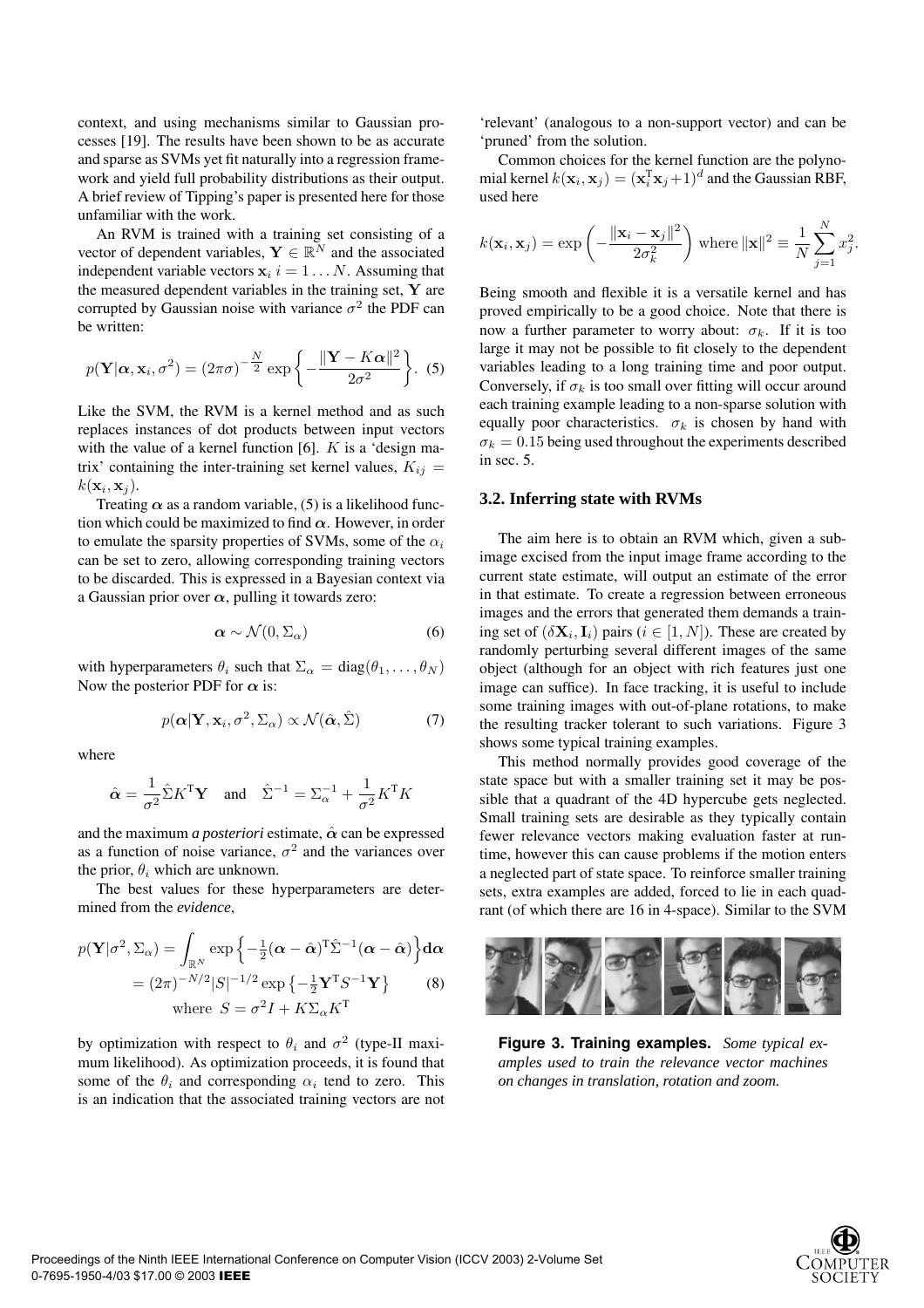tracker described earlier, a vector of RVMs is required in order to obtain a vector estimate as output. Each element has one of the four state space dimensions as its dependent variable but now they all use the same training set: a continuous function is being estimated and there is no need to partition examples into positive and negative. This still means that the machine inferring  $x$ -translation, say, has been trained on images perturbed in the other three dimensions too and is insensitive to these.

An interesting question is: 'what is special about those training examples that are kept as "relevant"?' Figure 4 shows a plot of the training examples used for a tracker which, for clarity, follows  $x, y$  translation only. It can be seen that those chosen as relevant are prototypical of  $x$  or  $y$  translations being the most extreme examples. This is in contrast to SVMs where the support vectors represent the *least* prototypical — most marginal — examples in a training set.



**Figure 4. The relevance vectors span the state space.** *As a tutorial example, this figure shows the positions of examples used to train a tracker in a space of 2D translations. Relevance vectors are indicated for horizontal (*x*) translations (circles), vertical (*y*) ones (squares).*

## **4. Probabilistic state inference**

To secure benefits of temporal fusion of data, observations must be obtained in a probabilistic setting. This is one of the principal advantages of RVMs over SVMs: an RVM gives not only an estimate of change in state, but also generates an output probability distribution.

#### **4.1. Kalman filtering**

For each state space dimension, an estimate is made which is expressed in vector form as:

$$
\delta \tilde{X}_i = \alpha^{\mathrm{T}} \mathbf{k} \tag{9}
$$

where **k** is a vector defined so that  $k_0 = 1$ , to allow for bias, and each

$$
k_j = k(\mathbf{x}_j, \mathbf{I}(\tilde{\mathbf{X}})) \text{ for } j > 0.
$$
 (10)

is a kernel function between the  $i<sup>th</sup>$  relevance vector and the current image vector. From (7)  $\alpha$  is Gaussian distributed as  $\mathcal{N}(\hat{\alpha}, \hat{\Sigma})$ , making  $\delta X_i$  also Gaussian, with mean  $\hat{\alpha}^{\mathrm{T}}$ **k** and variance

$$
v = \mathbf{k}^{\mathrm{T}} \hat{\Sigma} \mathbf{k}.\tag{11}
$$

This probabilistic output can be treated as an *observation*, **z**, and incorporated into a Kalman-Bucy filter [9, 7].

For each iteration of the tracker we set up state equations for the evolution of the state and the observation. The RVM actually generates an estimate of the *change* in the current state, and is hence an *innovation*,  $v_k = z_k - X_k$ , with Gaussian distributed observation noise,  $\mathbf{v}_k \sim \mathcal{N}(0, R_k)$ . Here  $R_k$  is a diagonal covariance matrix, whose terms are the scalar variances (11)  $v$  from each of the 4 RVMs for the 4 state space dimensions.

The dynamical process is modelled as a second order auto-regressive process (ARP) [3], augmenting the state equations to take account of the *two* previous observations.

$$
p(\mathbf{X'}_{k+1}|\mathbf{X'}_{k}) = \exp\left\{-\frac{1}{2}(\mathbf{X'}_{k+1} - \Phi \mathbf{X'}_{k})^{\mathrm{T}} Q_k^{-1} (\mathbf{X'}_{k+1} - \Phi \mathbf{X'}_{k})\right\},\tag{12}
$$

where  $X'$  is the augmented form of  $X$  for a second order process. Dynamical coefficients  $\Phi$  and  $Q$  are learned using maximum likelihood from a sequence of parameters capturing typical motions of the object in question [4].

#### **4.2 Initialization and validation**

For efficient operation, the RVM tracker exploits temporal coherence fully. However, a robust tracking system capable of operating for an indefinite period also needs a recognition system, running in tandem, for initialization and recovery. Here this takes the form of an SVM recognizer, as in figure 1, operating in two distinct modes. During continuous tracking it is applied at the currently estimated state to verify the state and the identity of the tracked object. For efficiency, this test is made only every  $M$  frames (in experiments here  $M = 4$  has been successful). Absence of verification triggers a search in which the SVM is applied over a tessellation of neighbourhoods in the Euclidean similarity space, and this continues until verification is obtained,

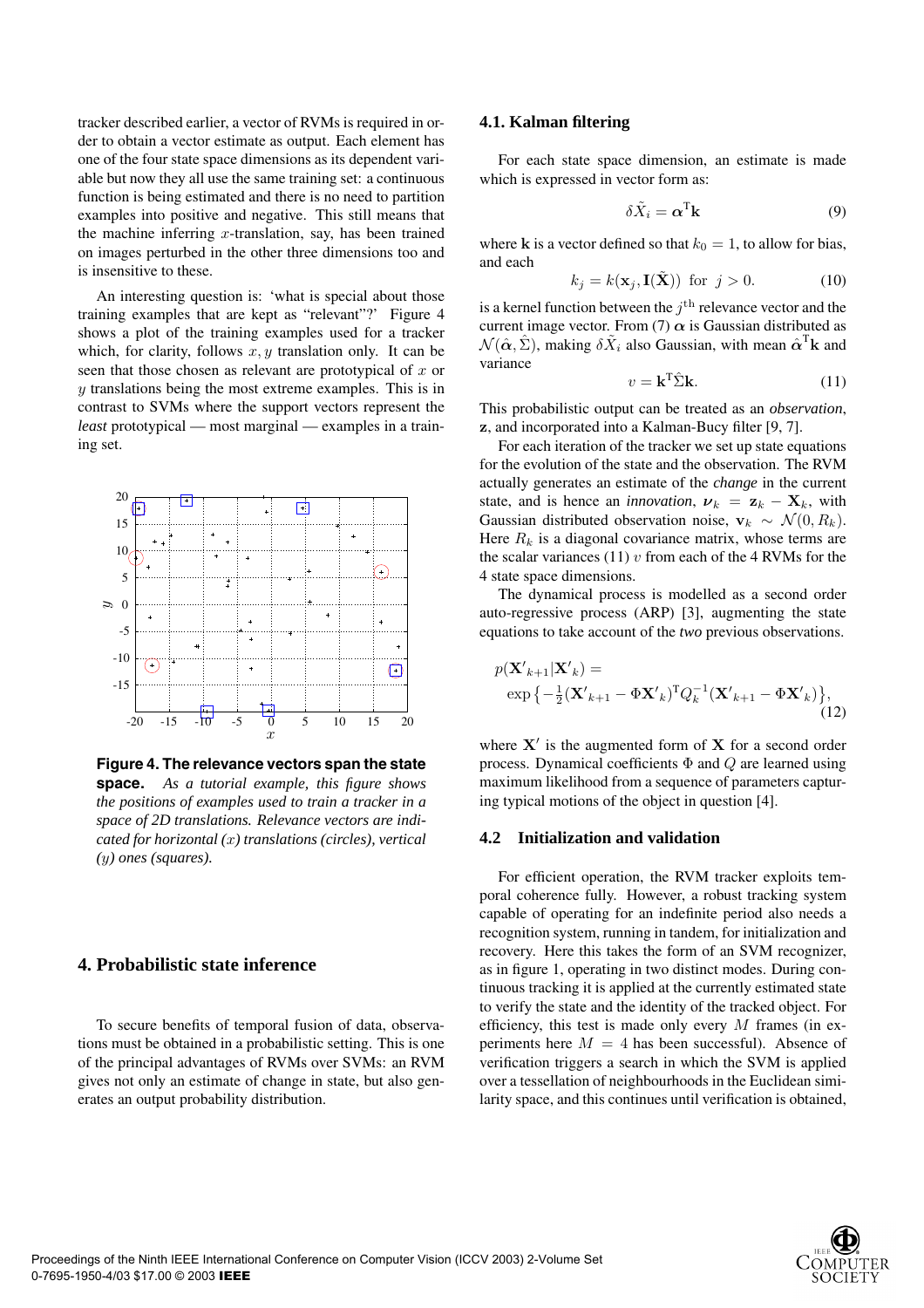after which RVM tracking resumes. The same mechanism is used to initialize from the first frame.

It is observed, from figure 1, that as estimated object state strays from the true state, the SVM score degrades progressively, and eventually changes sign, indicating that the observation of the RVMs is invalid. Furthermore, if the object changes in ways that are not modelled within the state space (e.g. out of plane rotation), observations become invalid. For initialization, the progressive degradation of SVM score with displacement has a further significance: the recovery search does not need to cover the state space in excessive detail. The width of the peak in figure 1 indicates the density of the required tessellation of SVM locations.

## **5. Results**

The experiments conducted here all use only one initial image region which was perturbed 45 times to create the RVM training sets as described in section 3.2.

Figure 5 shows the estimates made by the RVM concerned with x-translation. An image (not in the training set) was displaced by a known number of pixels, and the RVMs' posterior estimate of that change is plotted.



**Figure 5. RVM as a statistical observer of state.** *An RVM trained for regression onto horizontal translation delivers a linear mean-response as shown, together with observation variance (upper and lower dotted curves:* ±3 *standard deviations). Crosses indicate the training examples, with relevance vectors marked with circles.*

Figure 6 shows how advantageous it is to use probabilistic inference. The sequence being tracked is one that becomes progressively more rapid, and without filtering the errors grow to the point where lock is lost, and the tracker requires reinitialization. With a Kalman filter in place the  $error<sup>1</sup>$  is an order of magnitude lower. Probabilistic inference has greatly increased both the stability and the robustness of tracking. As temporal fusion has reinforced the output, we can permit the RVMs to be more sparse by using smaller training sets: the quality of the RVM posterior estimates is correlated with the number of relevance vectors. This in turn leads to faster run-time evaluation of the RVMs and a lower computational cost per frame.



**Figure 6. Probabilistic inference improves performance.** *This figure shows the error performance of the RVM tracker with Kalman Filter (solid), compared with raw, unfiltered RVM output (dashed).*

Tracking might be considered redundant if it were possible to perform raw detection at frame rate. This is a popular approach [13, 15, 18] but Figure 7 confirms the substantial efficiency saving available by tracking over time. RVM tracking consumes only 15ms of CPU time per frame, but when brute-force SVM search is running consumption of CPU time rises by a factor of about 70 to 1 second per frame. (This data was gathered from code with no optimizations using double-precision floating point arithmetic throughout: it is anticipated this can be improved upon greatly.)

Figure 8 contains snapshots of the tracking of a talking head and this leads naturally to an important videoconferencing application, in which a close-up of the talker is broadcast when addressing the camera, receding to a wideangle shot when the talker turns to a third party, or departs altogether. The camera used to create these results is a cheap, standard web cam with a plastic lens. Image patches (**I** elsewhere in this document) are sub-sampled such that  $N = 704$  pixels are examined at each iteration and it is only the intensity that is tested: no colour is employed. A movie-



<sup>&</sup>lt;sup>1</sup>The ground-truth position was found by allowing this tracker to iterate to convergence on each frame treated as a still. The results were then inspected by hand.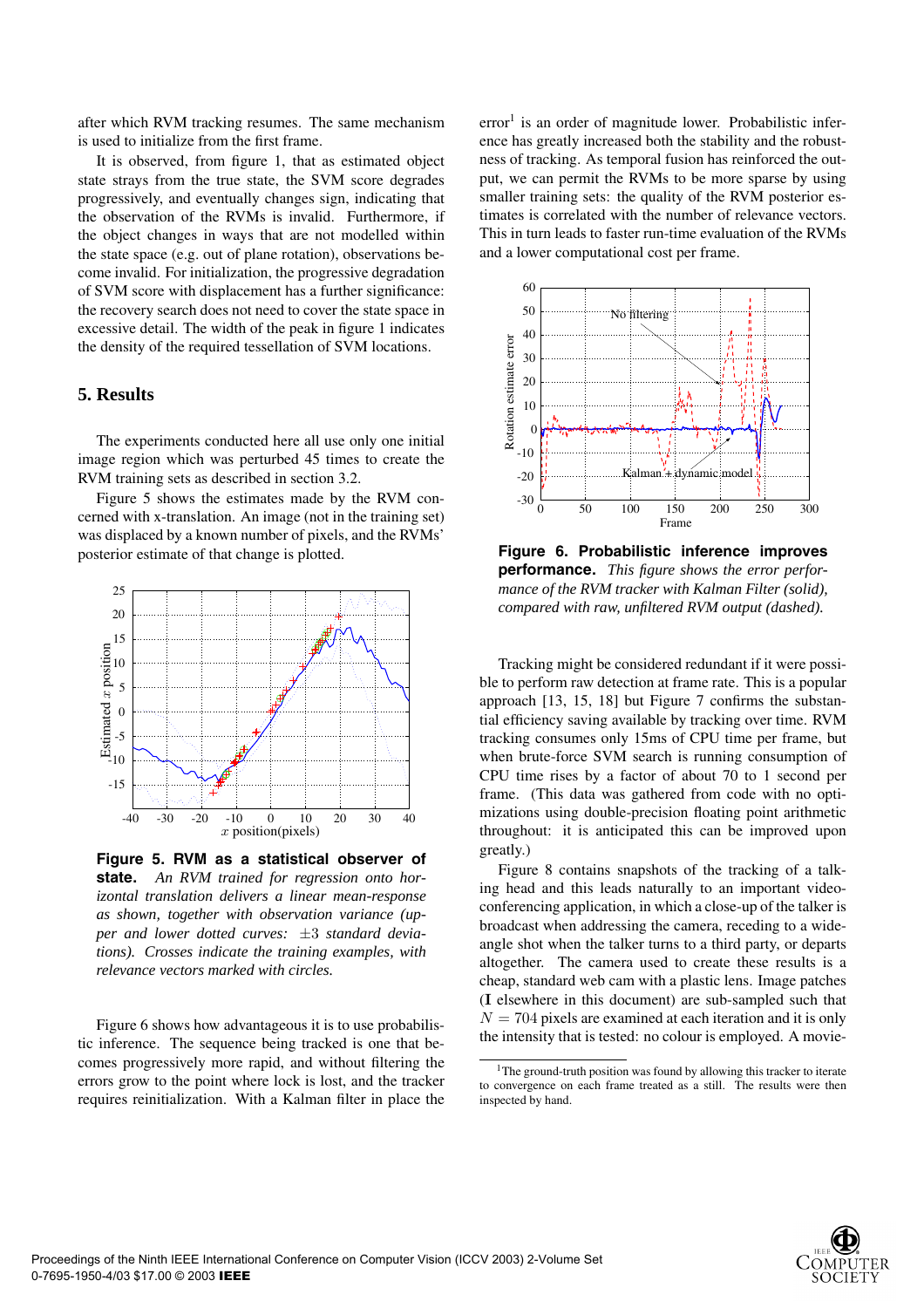

**Figure 8. Long-term tracking behaviour.** *This figure shows that tracking continues robustly over an extended period — 2 minutes in this example, but has run for several hours in experimental use.*



**Figure 7. RVM tracking is highly efficient.** *The graph shows milliseconds of CPU time required per video frame (2.6 GHz Pentium 4). During continuous tracking only around 15ms/frame of CPU time is required, thanks to the exploitation of temporal coherence in the Kalman filter. This rises dramatically to around 1s/frame when coherence is lost, in initialization or recovery modes.*

clip is available<sup>2</sup> showing a teleconferencing application in which the real-time tracking output is used to control zoom and pan. This was captured using a hand-held DV camera. This tracker is also capable of following a general object undergoing 2D deformation, such as the car and a license plate in figure 9.

## **6. Discussion and conclusions**

We have demonstrated a tracker using sparse probabilistic regression by RVMs, with temporal fusion for high efficiency and robustness. Further robustness is obtained by running, in tandem, an object-verification SVM which simply serves to validate observations during normal running, but also for intensive object search during initialization and recovery. Training, both of the SVM and RVM, is performed from a single object instance perturbed to generate a training set, and requires only a few minutes. The result is a reliable real-time tracker which imposes a modest computational load and, thanks to its recovery mechanism, runs continuously. We have demonstrated real time operation with a face-tracking camera-management system for teleconferencing. This is a general method for tracking and, to illustrate this, tracking of cars has also been shown.

The probabilistic framework would also permit the replacement of the Kalman filter with a particle filter [4]. Particle filters are also popular for their robustness in the presence of clutter, however the object specificity of an SVM/RVM is already a powerful filter for clutter, so there is some doubt whether a particle filter would add significant power in practice.

Future work will address a number of issues:

- greater invariance to illumination changes could be obtained by pre-processing of image intensities beyond the simple intensity normalization used here;
- adaptive re-training in parallel with tracking;
- greater variation of view and articulation.



<sup>2</sup>ftp://mi.eng.cam.ac.uk/pub/data/pancake.mpg